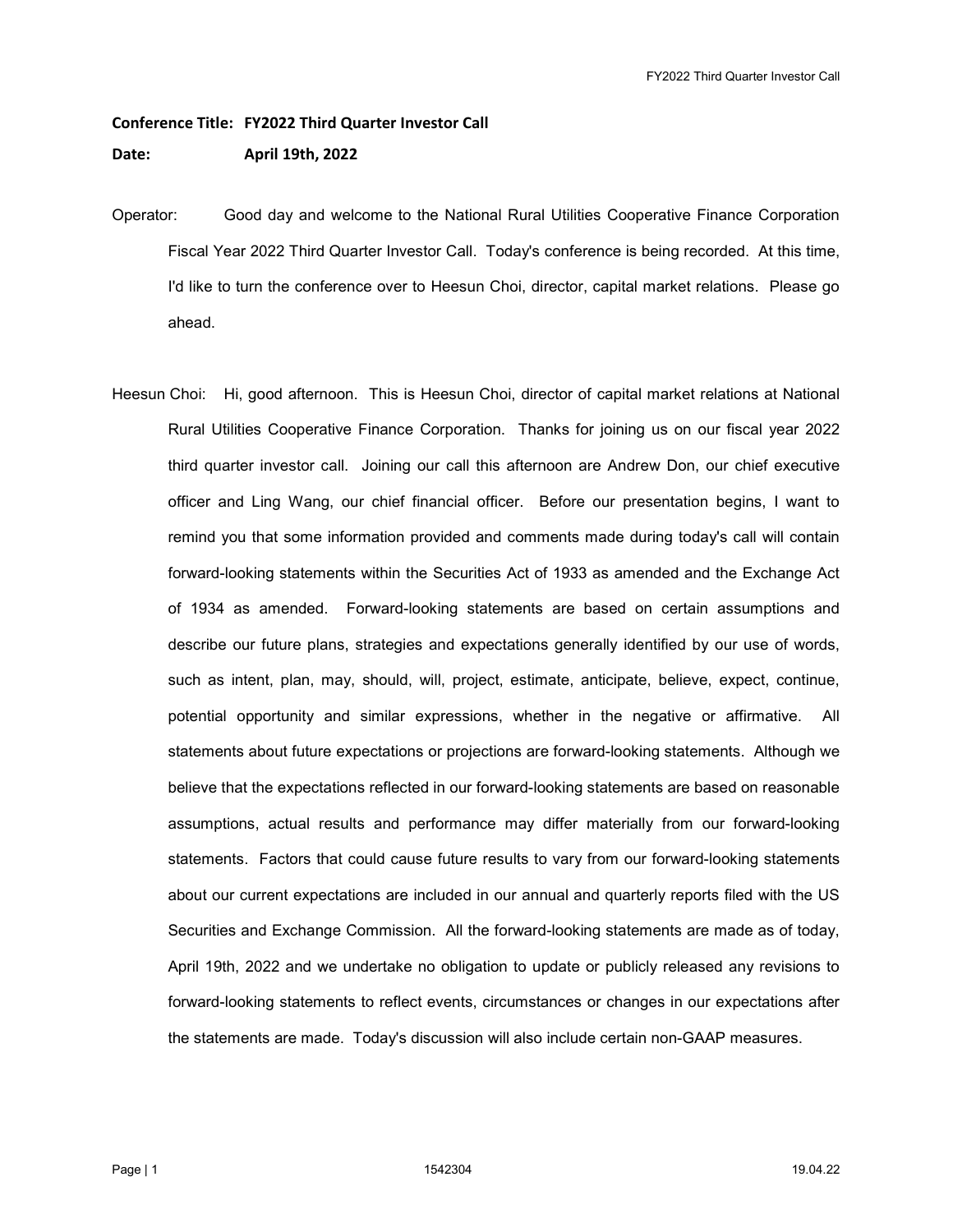Please refer to our form 10-Q filed on April 13th, 2022 with SEC and also posted on our website for discussion of why we believe our adjusted measures provide useful information in analyzing CFC's financial performance and the reconciliation to the most comparable GAAP measures. We will open the call for Q and A at the end of the presentation. You can ask questions via phone or submit your questions online, if you are participating in this event via webcast, we invite you to join the Q and A session to ask any questions you may have. Today's presentation slides and financial reports filed with the SEC are available in our investor relations page on our website at www.nrucfc.coop. A replay and call transcript will be made available in our investor relations page after this event. With that, I will turn this call over to Andrew Don for his remarks.

Andrew Don: Thank you, Heesun. Good afternoon. This is Andrew Don, chief executive officer of CFC. Thank you for joining us today and pleased to share that CFC continues to demonstrate strong financial and operational performance during the current fiscal quarter. We will review our financial highlights during the nine months ended February 28th, 2022 as well as provide an update on our business and operations. We've continued to generate strong financial results during the first nine month period of our fiscal year 2022 as reflected primarily by robust loan demand from our members. Our loans to members increased by 1.1 billion or 4% to 29.5 billion compared with 28.4 billion at the May 31st, 2021 fiscal year end date. The increase in loans to members was primarily attributable to an increase in CFC distribution loans of 1.2 billion partially offset by decrease in CFC power supply loans of 162 million. Long term loan advances totals 2.4 billion during the nine-month period ended February 28th, 2022 of which approximately 1.9 billion or 79% was lent to members to fund their capital expenditure requirements. Approximately 481 million or 20% was lent to members to meet operating needs or to refinance line of credit advances that had been made to meet elevated power cost obligations incurred during the February, 2021 Winter Storm Uri. Of the 2.4 billion, total long term loans advance during the current fiscal year to date period, 2 billion was fixed rate loan advances with a weighted average fixed rate term of 23 years. During the investor call to discuss our second quarter results, I

Page | 2 1542304 19.04.22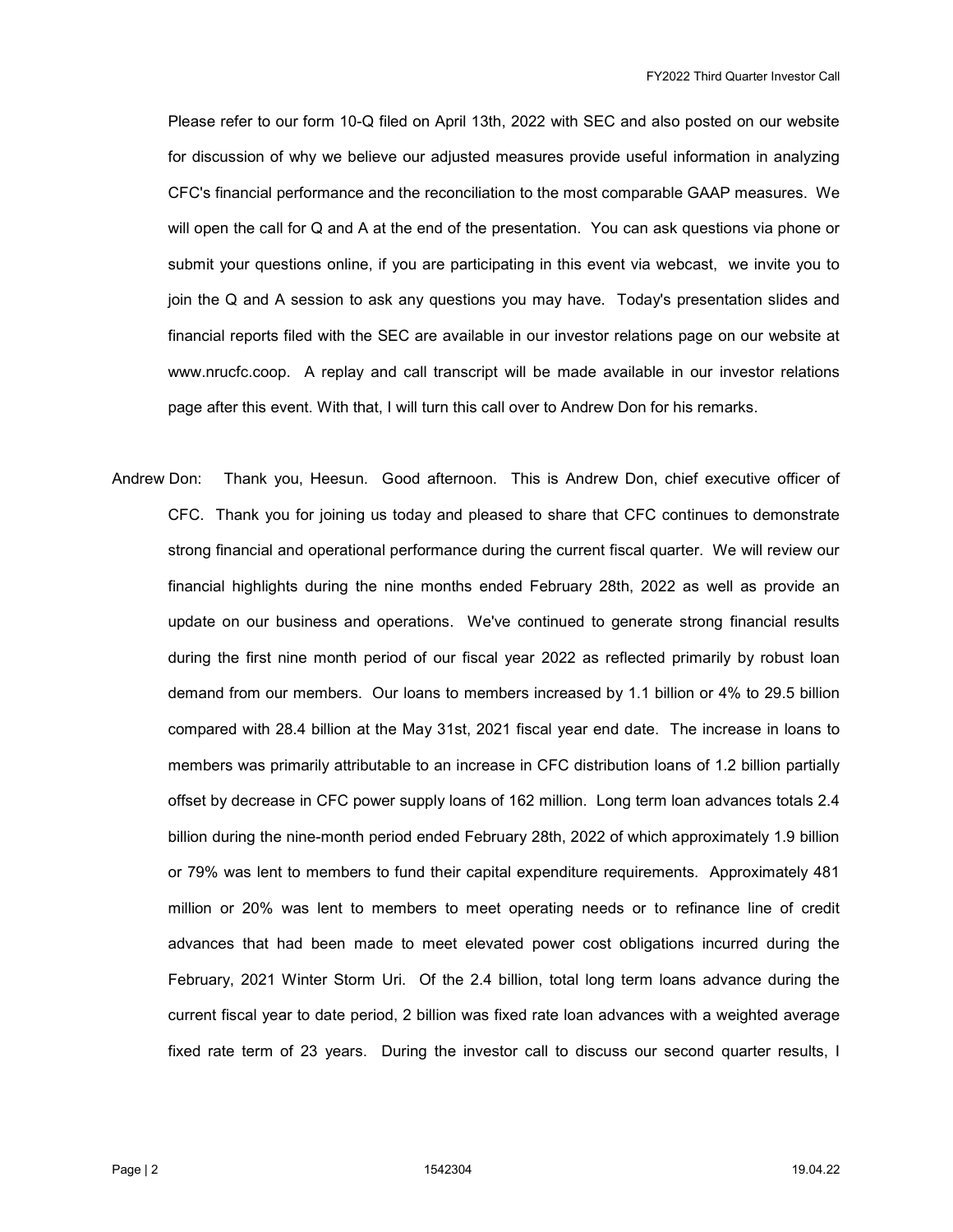discussed the investment in broadband infrastructure build by the electric cooperative sector and how we've been funding certain of our member's capital expenditures for their projects.

 Our loans to electric distribution cooperative members in their investment in broadband projects increased by 383 million to approximately 1.2 billion as of February 28th, 2022 from approximately 854 million as of May 31st, 2021. Many rural electric distribution cooperatives have made or are making infrastructure investments that include building fiberoptic lines to improve electric grid system reliability and efficiency as fiber operations offer enhanced communication to monitor electric systems, identify outages and speed electric restoration. In addition, certain electric cooperatives are leveraging these fiber assets to offer access to broadband services either directly or by partnering with local telecommunication companies and others to the communities they serve. Many of these broadband projects are also financially supported by state or federal government grant funding, which reduces the investment risk for our electric cooperative members. We expect our member electric cooperatives to continue in their efforts to expand broadband access to unserved and underserved communities. The overall quality of our loan portfolio to be strong with over 98% of our loans to rural electric systems that provide essential services. In our 53-year history throughout various economic cycles, we have experienced very limited charge-offs, loan defaults, loan delinquencies and non-performing loans in our electric portfolio. We have had no charge-offs in the electric portfolio since 2013. During the current fiscal quarter, we recorded a benefit of credit losses of 13 million. This was primarily a result of the improvement in Rayburn Country Electric Cooperatives credit risk profile and also a significant reduction in our unsecured loan exposure to Rayburn after their successful completion of a securitization transaction to cover the additional power supply expenses incurred during Winter Storm Uri.

 Ling will provide more details about Rayburn later in her comments. We believe that the overall credit quality and financial position of electric cooperatives continues to be sound and strong. From an operating performance perspective, our financial position remains strong as shown by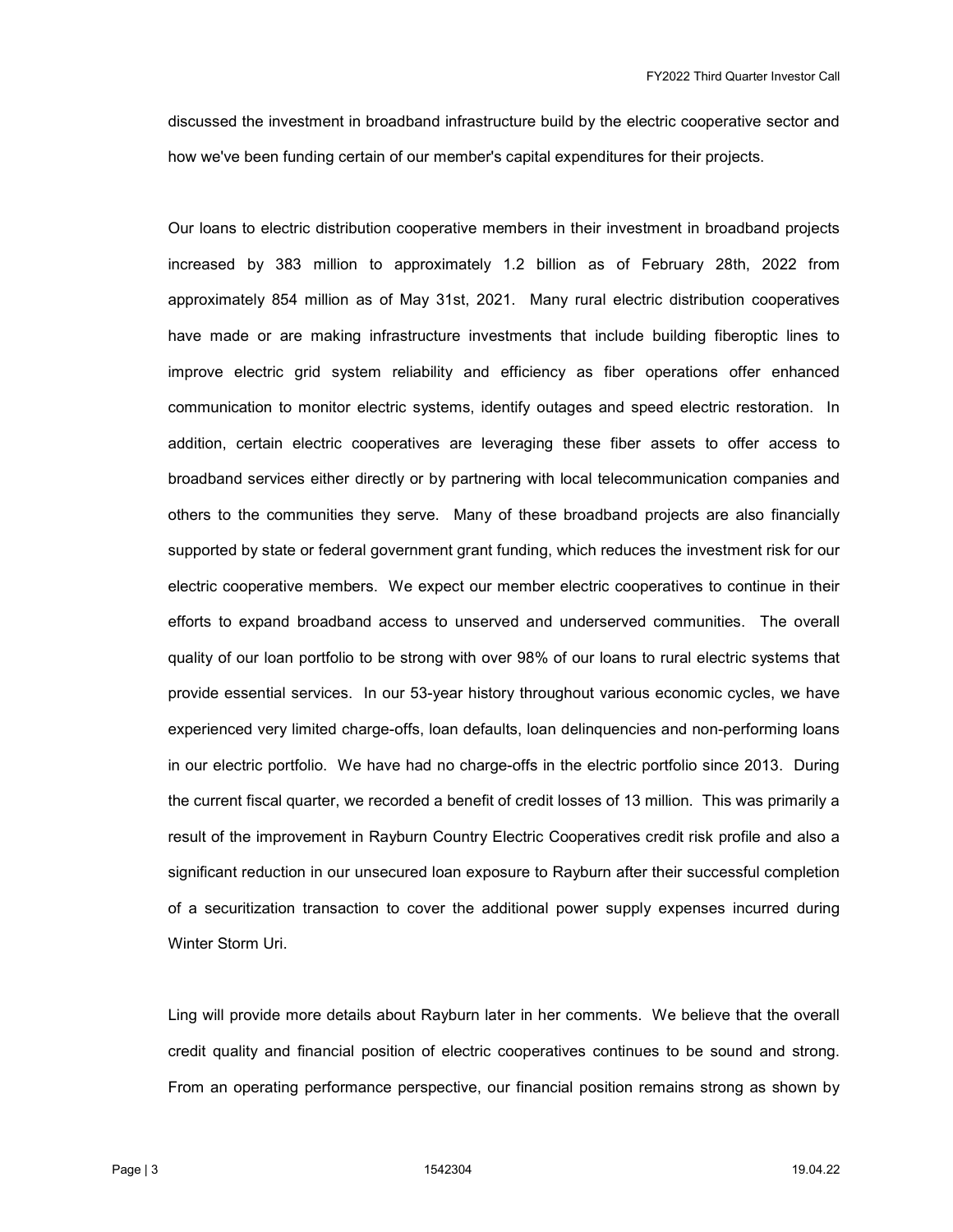consistently solid financial metrics and improved further during the current fiscal quarter. Our adjusted tier was 1.31 times during the nine months ended February 28th, 2022, which was well above our goal of 1.1 times and represented a 9.2% increase from the 1.20 times level for the same prior year-to-date period. Our adjusted debt equity ratio was 6.19 times to 1, which was slightly higher than the May 31st, 2021 level due to debt issuances to fund robust loan growth. Our liquidity position remains healthy as we maintain diverse funding sources to minimize the risk of being dependent on any single source or market. Our diverse liquidity sources consist of cash investments, committed bank lines, guaranteed underwriter program, Farmer Mac no purchase agreements and repo facilities. With that, I would like to now turn this call over to Ling who will review our financial results in more detail. Thank you.

Ling Wang: Good afternoon. This is Ling Wang. For those of you who are on the phone, I am on slide seven. Our total assets at the quarter ended February 28th, 2022 were approximately 30.5 billion, an increase of 468 million or 1.6% from the prior quarter end and increase of 845 million or 3% from the fiscal year end of 2021. The increase in our total assets during the first nine months of the fiscal year was primarily driven by an increase in loans to members was more than half of the loan growth occurring during the current fiscal quarter. Our loans to members total 29.5 billion as of February 28th, 2022, an increase of 573 million or nearly 2% from the prior fiscal quarter end and an increase of 1.1 billion or nearly 4% from May 31st, 2021, our prior fiscal year end. The 1.1 billion increase in loans to members during the nine-month period reflected a net increase in loan term and line of credit loans of 999 million and 94 million respectively. We continue to experience strong loan demand from our members. Our long term loan advances during the current fiscal quarter total nearly 879 million with approximately 828 million or 94% of those advances made for capital expenditure purposes and only 42 million or 5% for operating expenses. For the same prior year quarter, our long term loan advances total of 779 million consisting of 651 million or 84% for capital expenditure purposes and 121 million or 19% for members operating expense. Our member's equity, which exclude cumulative derivative forward

Page | 4 1542304 19.04.22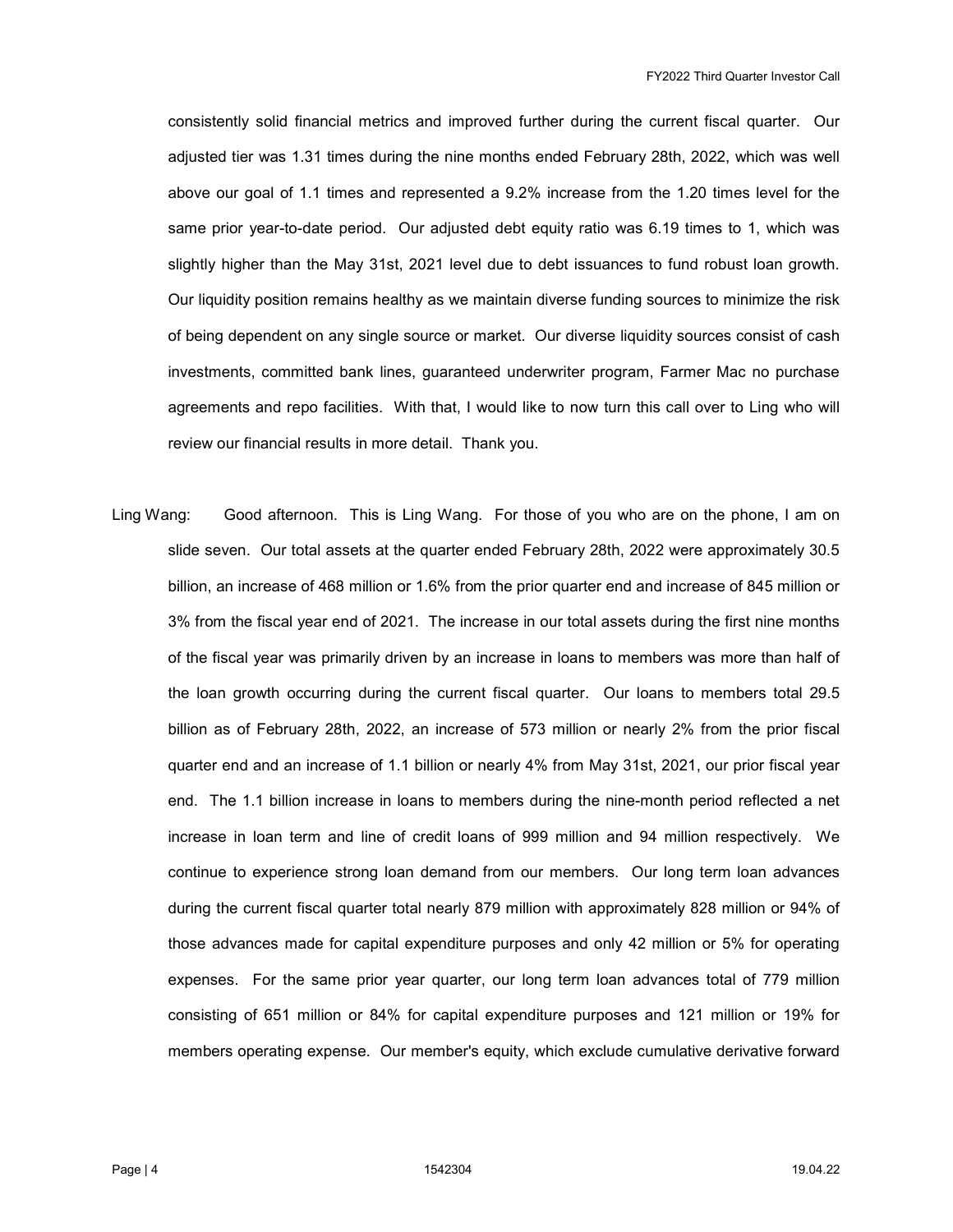value losses and accumulated other comprehensive income increased by 66 million or 3.5% from the prior quarter due to an adjusted net income of 66 million for the current quarter.

 For the fiscal year to date, our member's equity increased by 127 million or 7% from May 31st, 2021 as a result of adjusting net income of 184 million for the nine months ended February 28th, 2022, which was partially offset by CFC board of directors authorization in the first quarter to retire percentage capital of 58 million. Our adjusted debt to equity ratio was 6.19 to 1 at February 28th, 2022, a slight increase from 6.15 to 1 at November 30th, 2021 and May 31st, 2021. The increase in the adjusted debt to equity ratio from the prior quarter was primarily due to increased borrowing to fund growth in our loan portfolio. While our goal is to maintain an adjusted debt to equity ratio of approximately six to one, we expect that our adjusted debt to equity ratio will remain elevated slightly above our target of six times to one due to the impact of the projected increase in total debt outstanding to fund the anticipated loan growth in our portfolio outweighing the impact of earning growth. We expect approximately 1.2 billion in net long term loan growth over the next 12 months. For the current quarter ended February 28th, 2022, CFC generated an adjusted net income of 66 million and adjusted tier of 1.33 times, compared with adjusted net income of 19 million and an adjusted tier of 1.09 times for the same prior year quarter. The 47 million or two and a half times increasing adjusted net income in the current quarter from the same prior year quarter was driven by an increase in adjusting net interest income of 10 million or 13% to 85 million for the current quarter and a favorable shift in our provision for credit losses of 46 million, partially offset by an increase in losses in our investment portfolio of 9 million, primarily due to period-to-period market fluctuation in fair value.

 The \$10 million or 13% increase in adjusted net interest income to 85 million during the current quarter was driven by an increase in adjusted net interest yield of seven basis points or 6.5% to 115 basis points and increasing average interest earning asset of 1.8 billion or 6% primarily due to growth in average loan outstanding. The increasing adjusting net interest yield reflected the favorable impact of a reduction in our adjusted average cost of funds of 22 basis points to 2.88%,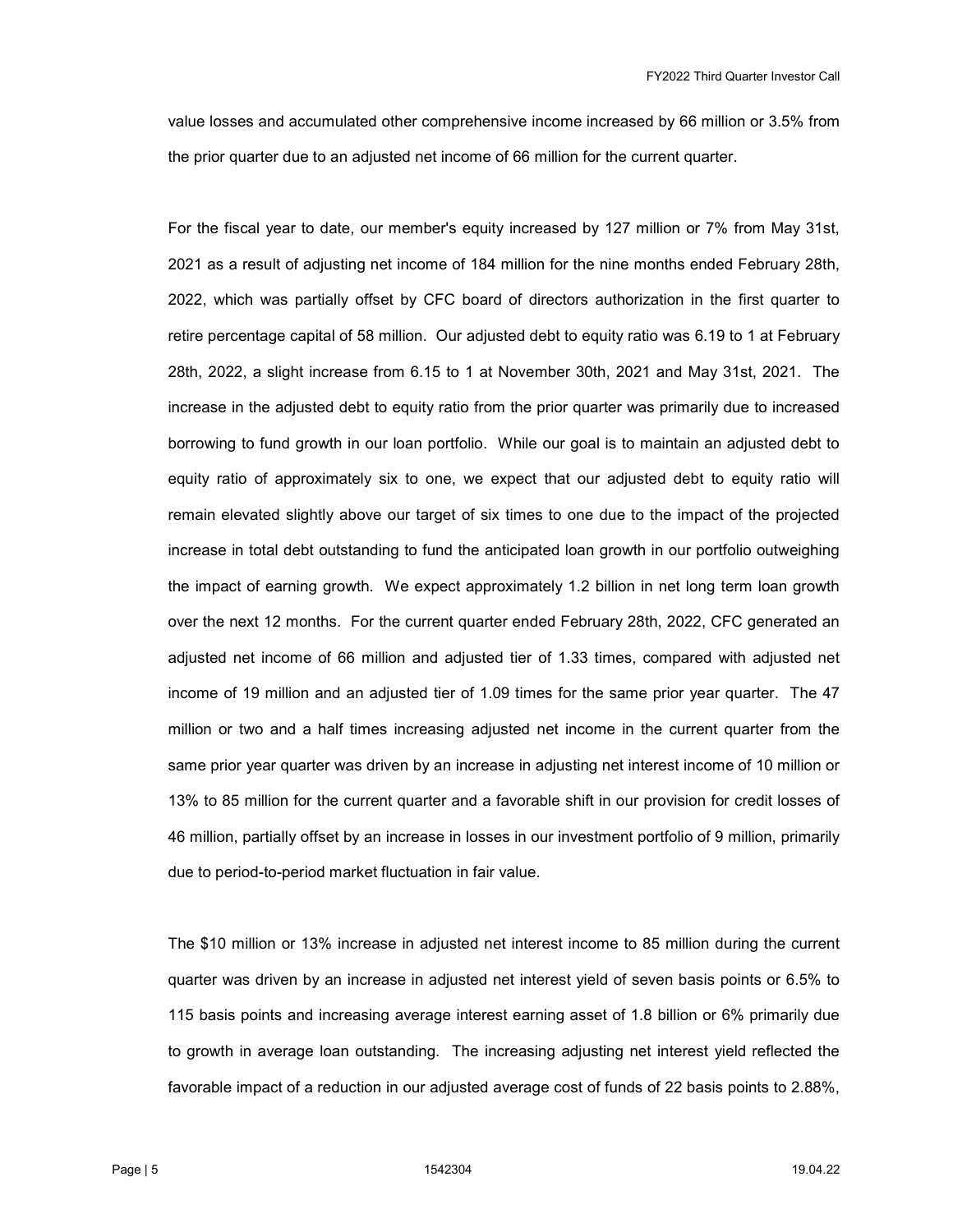partially offset by decrease in the average yield on interest earning assets of 15 basis points to 3.84%. For the nine months ended February 28th, 2022, CFC generated an adjusted net income of 184 million and adjusted tier of 1.31 times, compared with adjusted net income of 126 million and adjusted tier 1.2 times for the same prior year period. The 58 million or 47% increase in adjusted net income for the nine months period from the comparable prior year period was primarily driven by an increase in adjusted net interest of 30 million or 13% and a favorable shift in our provision for credit losses of 47 million, partially offset by an unfavorable shift in gains and losses on our investment securities of 19 million, primarily due to period-to-period market fluctuation in fair value. The \$30 million or 13% increase in adjusted net interest income to 250 million during the nine-month period was driven by an increase in the adjusting the interest yield of eight basis points or 8% to 113 basis points and increase in average interest earning assets of 1.8 billion or 6%. The increasing adjusted net interest yield reflected the favorable impact of a reduction in our adjusted average cost of fund of 24 basis points to 2.9%, partially offset by a decreasing average yield on our interest earning assets of 15 basis points to 3.84%.

 On March 16th, 2022, the Federal Reserve raised the target range for the Fed funds rate by 25 basis points to a range of 25 basis points to 50 basis points, which was the first rate increase since December, 2018. The Federal Reserve also signal an expectation of ongoing increases in Fed funds rate at each of the six remaining meetings in 2022. The yield curve has flattened during the calendar year 2022 to date and became inverted in late March, 2022 as short term rate rose above the long term rate. The current consensus market outlook for interest rate pointed to a rising rate interest rate across the yield curve with the yield curve remaining flat or inverted over the remaining of 2022. Based on this yield curve forecast, we anticipate a decrease in our reported net interest income, reported net interest yield, adjusted net interest income and adjusted net interest yield over the next 12 months, relative to the prior 12-month period ended February 22nd, 2021- February 28th, 2022. We also expect that our adjusted net income and adjusted tier will decrease over the next 12 months, primarily attributable to our projected decrease in adjusted net interest income.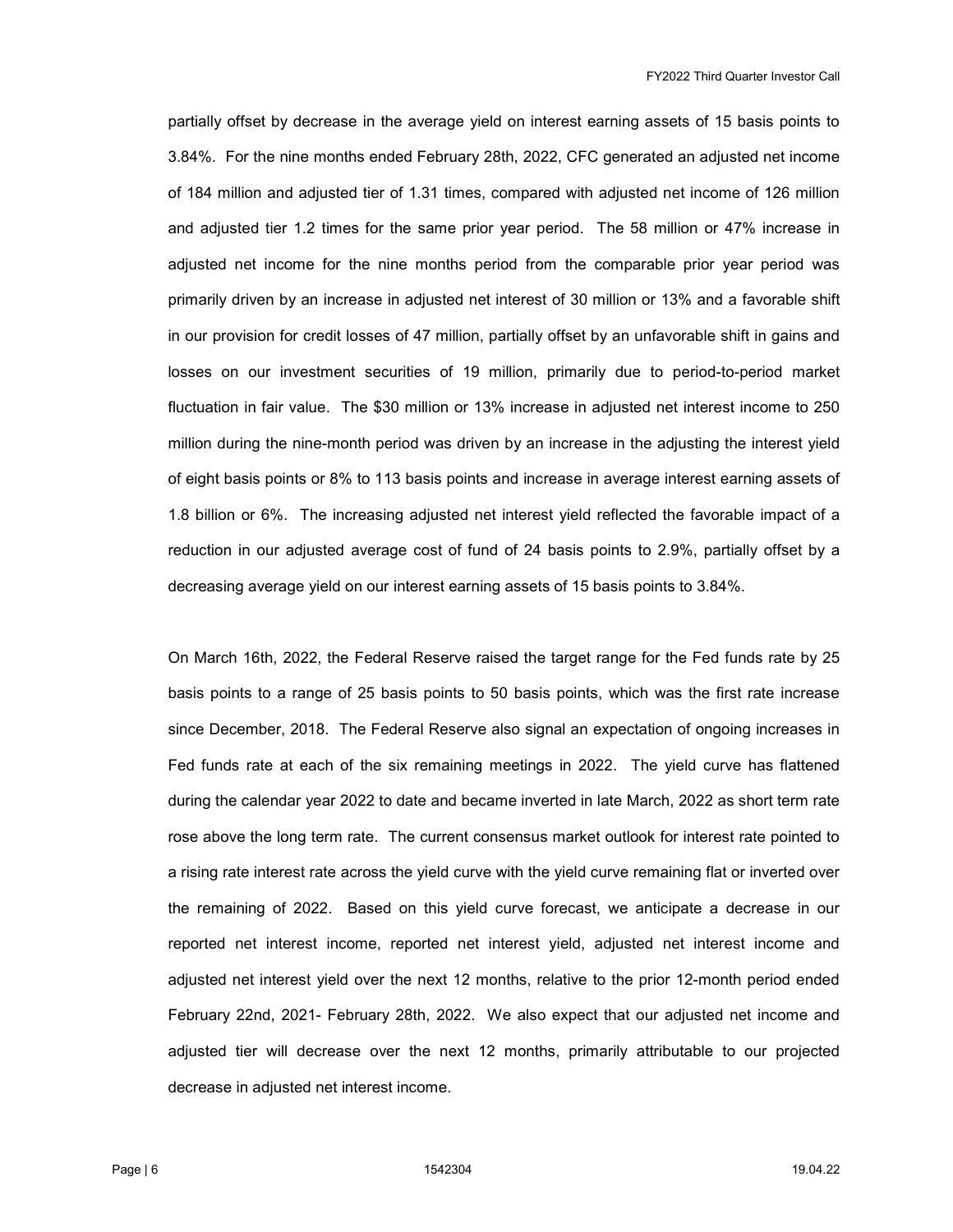The overall composition of our loan portfolio at February 28th, 2022 remains similar to the composition at May 31st, 2021 with 29 billion or 98% of our loan portfolio consisting of loans to electric systems and 458 million or 2% to the telecommunication sector. The percentage of CFC's long term fixed rate loans was at 90% of total loans outstanding as of February 28th, 2022, unchanged from the May 31st, 2021 level. We typically lend to our members on a senior secure basis with 93% of our loans being senior secured as of February 28th, 2022, unchanged from the level as of May 31st, 2021. We offer long term loans to our members up to 35 years on a senior secure basis. The average remaining maturity of our long term loans, which accounted for 92% of our total loan outstanding as of February 28th, 2022 was 18 years.

 CFC's long term fixed rate loans that repriced during the nine-month period ended February 28th, 2022, totalled 300 million. Of this total, about 292 million or 97% was retained and the remaining amount was repaid. The average annual retention rate calculated based on the elections made by our borrowers at the repricing date was 96% for loans that repriced during each of the last three fiscal years. Given the prolonged low interest rate environment over the past several years, many of our members have locked in at or near historical low interest rate on their long term loans for extended terms. As a result, the amount of long term fixed rate loans that repriced during each fiscal year over the last five fiscal years have gradually declined from 1.1 billion in fiscal year 2016 to 397 million in fiscal year 2021. As of February 28th, 2022, our long term fixed rate loans scheduled to reprice over the next 12 months, totalled 336 million and long term fixed rate loans scheduled to reprice over the next four fiscal years through May, 2026, totalled 1.4 billion, representing an average of 324 million per fiscal year. On December 31st, 2021, one week and two month LIBOR ceased publication. In addition, all remaining US dollar LIBOR tenors will cease to be published or lose representativeness immediately after June 30th, 2023. As of February 28th, 2022, our balance sheet exposure to LIBOR index financial instruments with a contractual maturity date after June 30th, 2023, totalled approximately 2.1 billion, comprising of 429 million in loans to members, 39 million in investment securities and 1.7 billion in debt obligations. In addition, as of February 28th, 2022, we have outstanding LIBOR index interest

Page | 7 1542304 19.04.22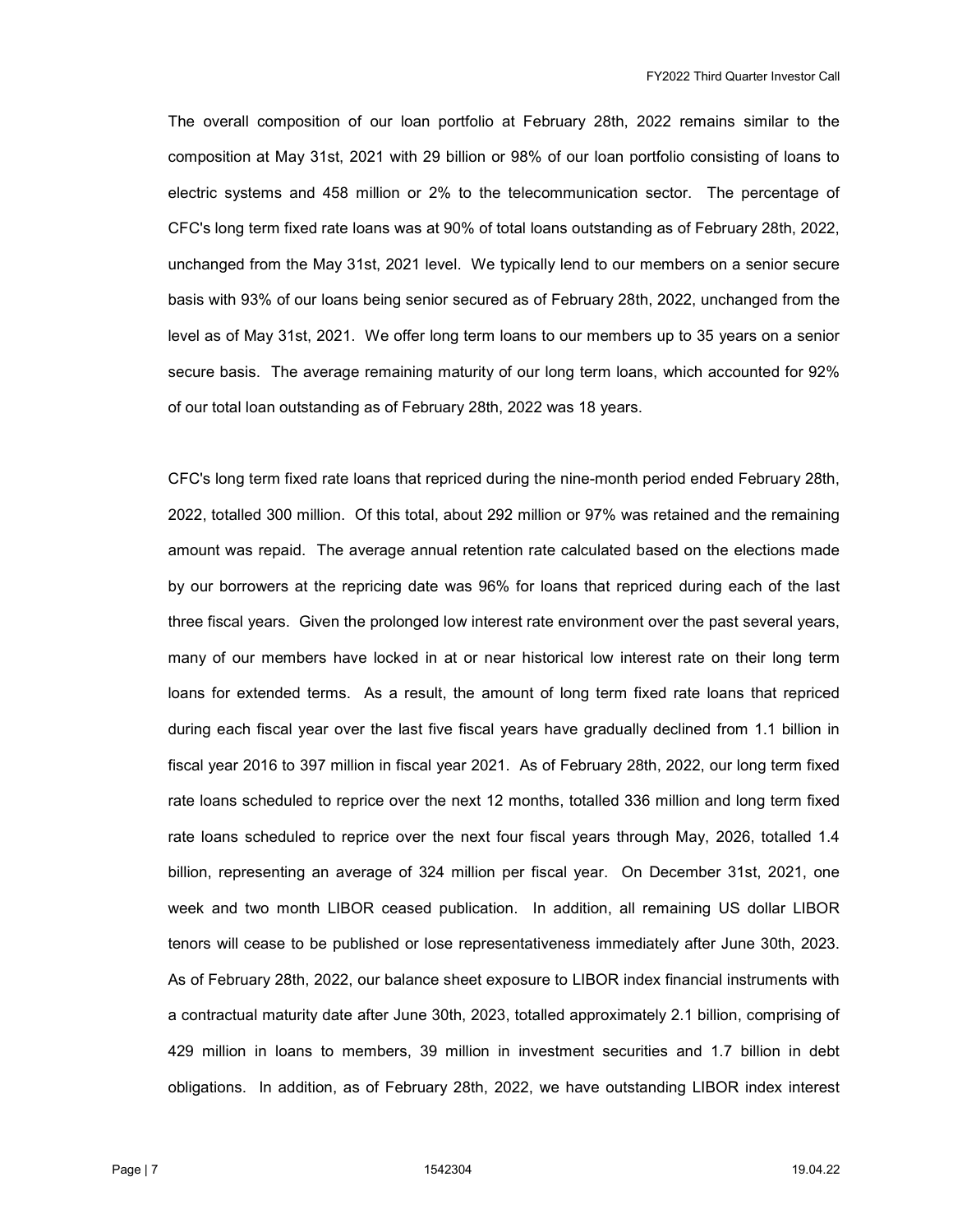rate swaps with the aggregate notional amount of 7.3 billion and a total of 2.8 billion in unadvanced loan commitment that has a contractual maturity date after June 30th, 2023. We discontinued originating new LIBOR index loans effective December 31st, 2021. And we have also confirmed our adherence to the International Swaps and Derivative Association's 2020 LIBOR fallback protocol for our derivative instruments.

 During the current quarter, we did not have any loan charge-off, additional loan default or nonperforming loans. As Andrew mentioned earlier in February, 2022, Rayburn successfully completed a securitization transaction to recover extraordinary cost and expenses incurred during the February, 2021 Winter Storm Uri. Subsequently, Rayburn paid off in full its related outstanding obligation to the Electric Reliability Council of Texas or ERCOT. As a result, we revised our borrow risk rating for Rayburn to a rating in the past category from previous rating in the criticized category. In addition, we received loan payments totalling 164 million from Rayburn during the current quarter, which reduced our total loan exposure to Rayburn to 207 million as of February 28th, 2022, consisting of secure and unsecured loans outstanding of 159 million and 48 million respectively. In comparison, our loan exposure to Raybun was 371 million as of November 30th, 2021, consisting of secure and unsecured loans outstanding of 159 million and 212 million respectively. We had loans to two borrowers totalling 207 million or 0.70% of total loans outstanding classified as nonperforming as of February 28th, 2022. In comparison, we had loans to four borrowers totalled 237 million or 0.84% of total loans outstanding classified as nonperforming as May, 31, 2021. The 30 million decrease in nonperforming loans during the current year-to-date period was attributable to number one, full repayment of two non-performing telecommunication loans totalling 9 million and number two, the continued payment of an existing non-performing power supply loan of 22 million. Our allowance for credit losses decreased 12 million or 14% to 74 million as of February 28th, 2022 from 86 million as of May 31st, 2021, reflecting a decrease in the collective and asset-specific allowance of 9 million and 3 million respectively.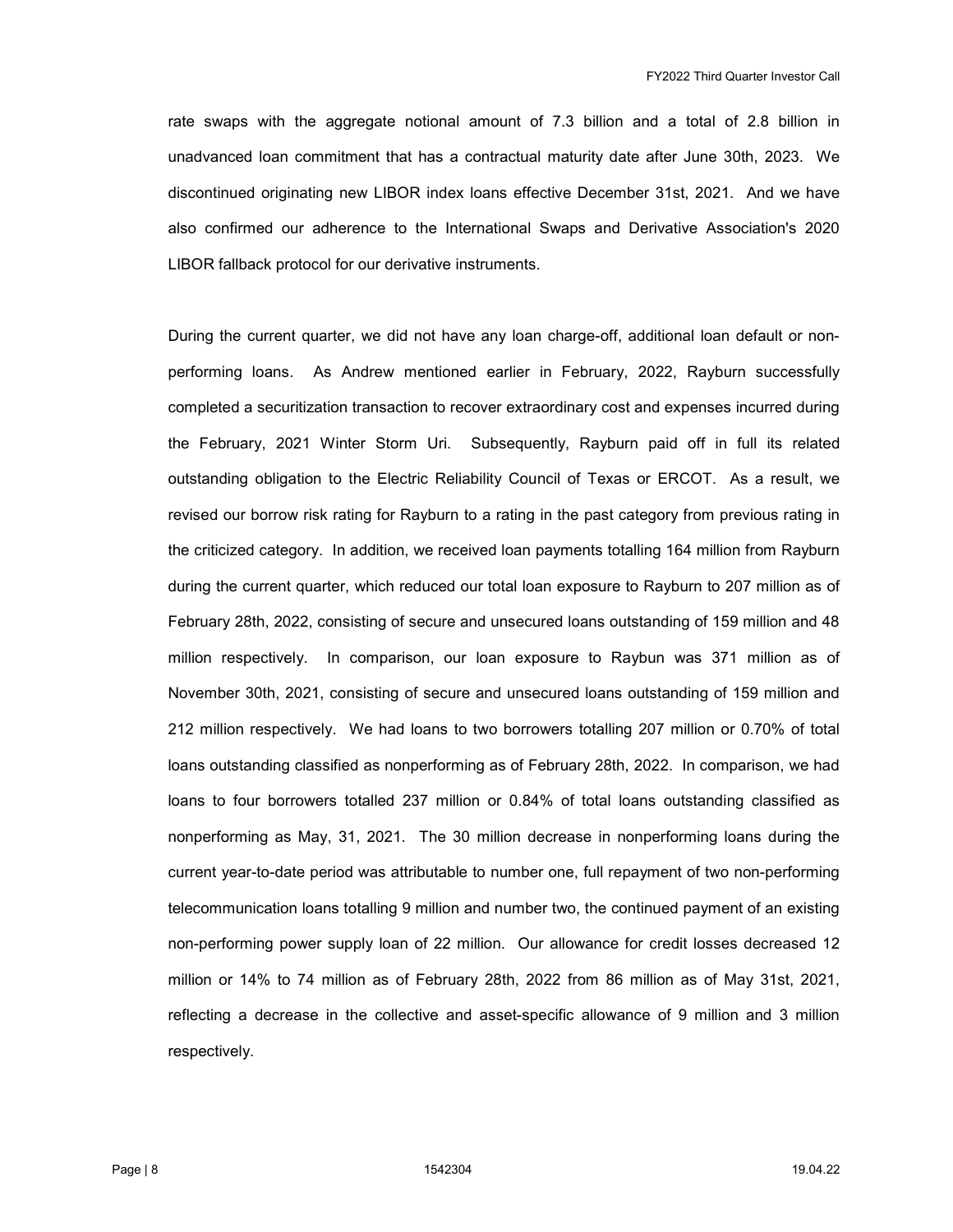The decrease in the collective allowance was attributable to the improvement in Raybun's credit risk profile, following its successful completion of the securitization transaction in February, 2022 and the subsequent payment in full of its obligation to ERCOT and a significant reduction in our loans outstanding to Raybun. The 3 million decrease in the asset-specific allowance was attributable to the payoff of two telecommunication loans that I mentioned earlier. Our allowance coverage ratio was at 25 basis points at February 28th, 2022, compared with a 30-basis points as of May 31st, 2021. Subsequent to our current quarter ended February 28th, 2022 on March 18th, 2022, Brazos Sandy Creek Electric Cooperative, a wholly owned subsidiary of Brazos filed for bankruptcy following the filing of a motion by Brazos to reject its power purchase agreements with Brazos Sandy Creek as part of Brazos bankruptcy proceedings. A chapter seven trustee has been appointed and the chapter seven trustee has requested approval from the bankruptcy court to operate Brazos Sandy Creek as a going concern. We had one secure loan outstanding to Brazos Sandy Creek totalling 28 million as of February 28th, 2022, which will be classified as non-performing loan during our fourth fiscal quarter. Our aggregate loan outstanding to Brazos and Brazos Sandy Creek totalled 114 million as of February 28th, 2022, of which 49 million was secured and 65 million was unsecured. The 49 million secure amount include 21 million that was calculated based on the set of provision of Brazos syndicated revolving credit agreement. We will leave our exposure to the significant adverse financial impact on some electric utilities from the surge in wholesale par cost in Texas during February, 2021 Winter Storm Uri is limited to loans outstanding to Brazos and it's wholly owned subsidiary Brazos Sandy Creek.

 Our total debt outstanding was 28.2 billion as of February 28th, 2022, an increase of 744 million or 3% from May 31st, 2021, primarily to fund the growth in our loan portfolio. We maintain diverse funding sources, including funding from our members as well as capital markets and noncapital markets funding to minimize the risk of being dependent on any single source or market. As of February 28th, 2022, 4.7 billion of CFC's funding came from our members in the form of short term and long term investment, a decrease of 231 million from 4.97 billion at May 31st, 2021. Our member investments represented 17% of our total debt outstanding at February 28th,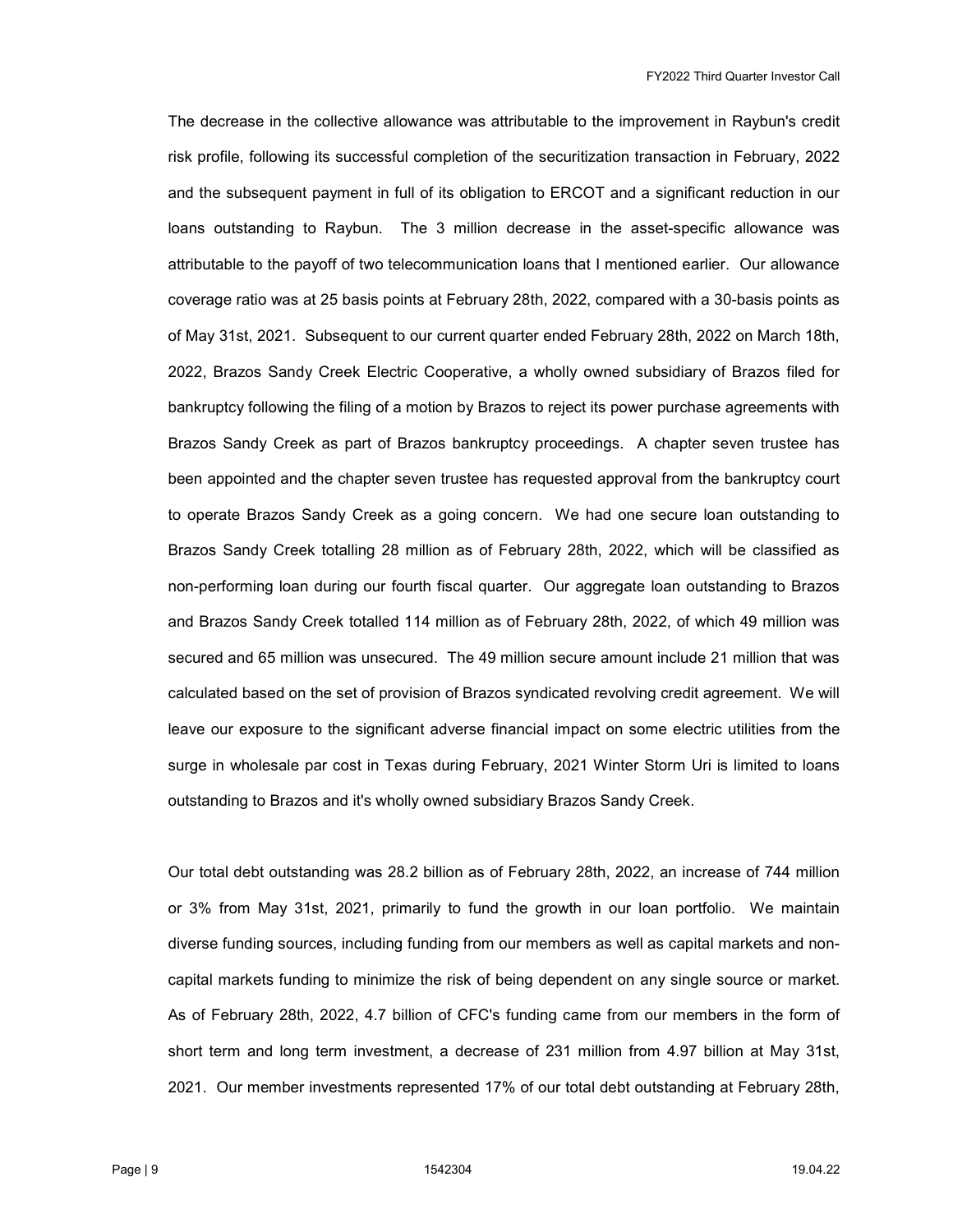2022, compared with 18% at May 31st, 2021. At February 28th, 2022, our funding under the guarantee [inaudible] program and notes payable with Farmer Mac totalled 9.2 billion or 33% of our total debt outstanding, a decrease of 80 million from May 31, 2021 due to a net decrease of 120 million in borrowings under the guarantee underwriter program, partially offset by a net increase of 40 million in the borrowing under the Farmer Mac no purchase program. Our capital markets related funding sources totalled 14.3 billion at February 28th, 2022, an increase of 1.1 billion from May 31st, 2021. The increase was primarily due to a net increase of 946 million in dealer medium term note outstanding, a net increase of 210 million in dealer commercial paper and a net increase of 102 million in collateral trust bonds, partially offset by a decrease of 200 million outstanding under our repo facilities. At February 28th, 2022, capital markets related funding sources accounted for about 50% of our total funding compared with 48% at May 31st, 2021. At February 28th, 2022, 58% of our total debt was secured and 42% was unsecured, compared with 61% and 39% from May 31st, 2021 respectively.

 The increase in the unsecured debt outstanding was primarily due to our issuance of unsecured dealer medium term notes totalling 1.8 billion during this fiscal year. Our short term bond decreased by 154 million to 4.4 billion accounting for 16% of our total debt outstanding as of February 28th, 2022, compared with 4.6 billion or 17% of total debt outstanding at May 31st, 2021. The decrease in our short term borrowings was primarily due to a decrease in short term member investment. A total of 3.3 billion or 75% of our short-term borrowings came from our members short-term investment at February 28th, 2022, compared with 3.5 billion or 76% at May 31st, 2021. As we have consistently stated, the investment from our members are a very reliable funding source with little reinvestment risk, as our members consistently invest a large portion of their excess fund with CFC. Over the last 12 fiscal quarters, our members' short term investments have averaged around 3.5 billion calculated based on outstanding member investment as of the end of each fiscal quarter during the period.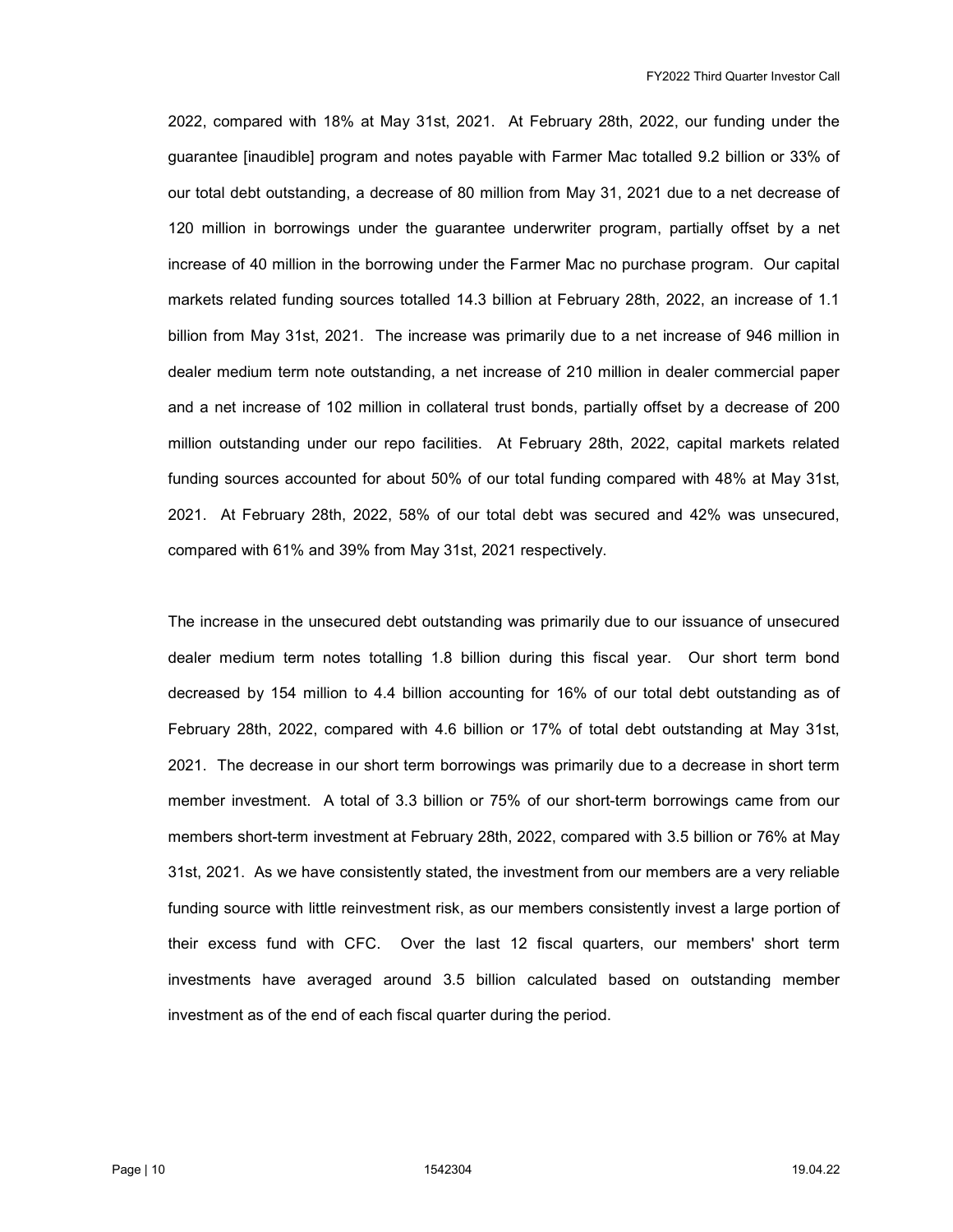This slide represents CFC's long term debt maturities and amortization over the next 12 months from April 2022. Our upcoming debt maturities and amortization consist of 355 million in collateral trust bond, 675 million in dealer medium term notes, 140 million in retail medium term notes and 494 million in Farmer Mac no payable and 175 million in guaranteed underwriter program. During the current quarter, we issued 1.5 billion from the capital markets. This include 500 million 10-year collateral trust bond, 600 million 3-year dealer medium term notes and 400 million 18-months SOFR base variable rate dealer medium term notes. We also borrowed 170 million with a 13-year term under the Farmer Mac no purchase agreement and 250 million with a 30-year amortizing structure under the guaranteed underwriter program during the current quarter.

 Excluding our member medium term note maturities of 456 million, which have traditionally been reinvested with us, we have approximately 1.8 billion of refinancing needs during the next 12 months to fund upcoming maturities from April 2022 to March, 2023. We plan to look to utilize both capital and non-capital markets funding sources to refinance upcoming maturities in due course. This slide shows various sources of liquidity that CFC had in place at February 28th, 2022. Our available liquidity from various sources included cash and cash equivalents, investment, committed bank lines, guarantee underwriter program and Farmer Mac revolving no purchase agreement, totalling 6.8 billion at February 28th, 2022. In addition, we expect to receive 1.5 billion from our members for scheduled repayment and amortization on long term loans over the next 12 months. As indicated in the table, excluding our member short term debt maturities, we had approximately 3.5 billion of debt maturities over the next 12 months as of February 28th, 2022. These debt maturities consists of short term debt of 1.1 billion and long term and subordinated debt obligation of 2.4 billion. At February 28th, 2022, short term investment from our members totalled 3.3 billion. Because our members have traditionally rolled over a large portion of their short term investment with us at maturity, we consider our member investments to be a very stable and reliable source of funding for CFC. If we excluded 3.3 billion debt maturities related to our member short term investment, we would have a total liquidity equal to two times or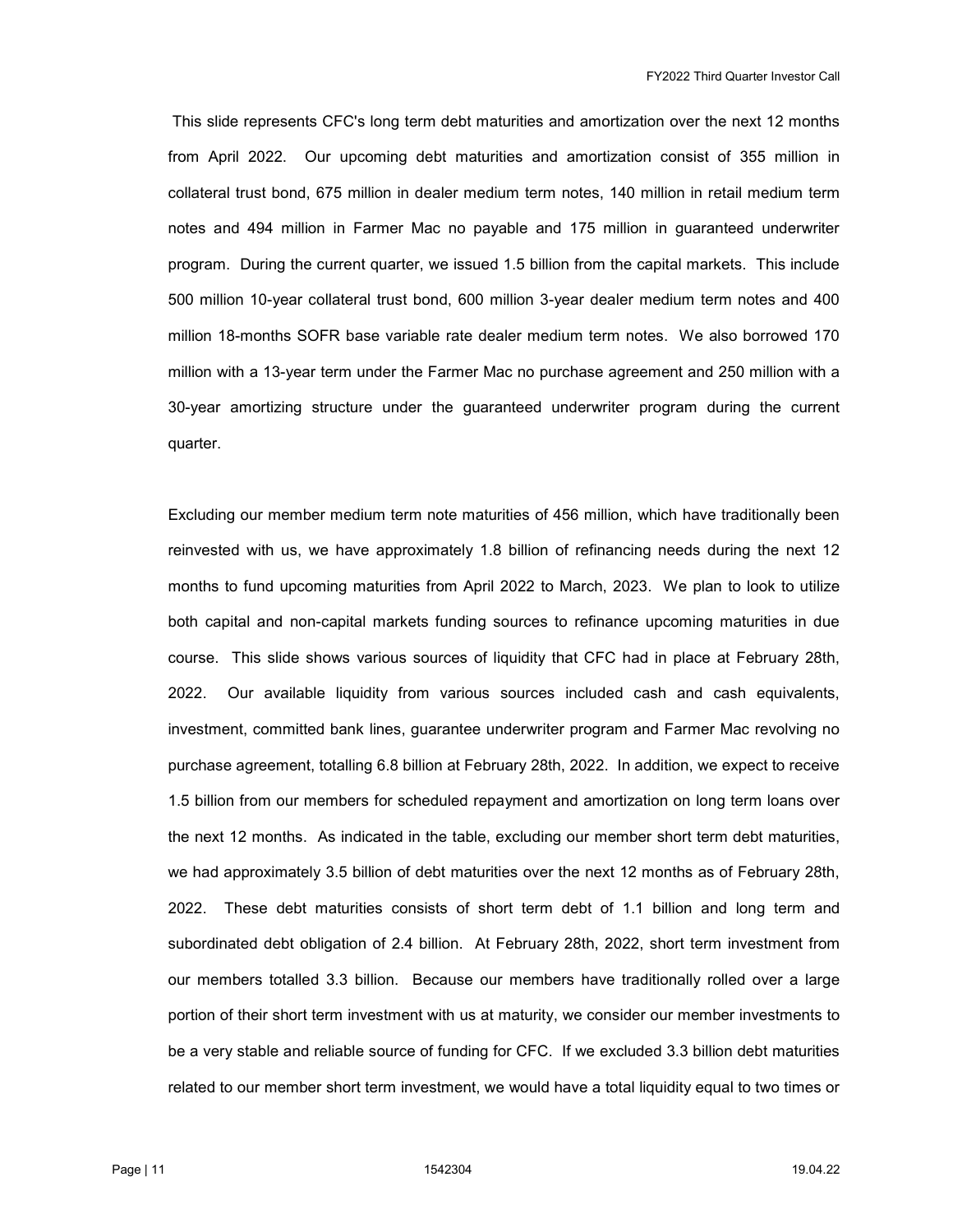3.4 billion of liquidity in excess of our debt maturities during the next 12 months subsequent to February 28th, 2022. This slide represents CFC's projected long term debt issuance needs over the next 18 months subsequent to February 28th, 2022.

 Our cash needs are derived from two primary sources- two primary areas, refinancing existing debt maturity and from the loan growth, partially offset by the amortization and repayments of loans from our members. We expect our net loan growth over the next 18-month period to be approximately \$1.4 billion. As indicated in the last column, we expect long term debt issuance over this time period approximately 3.7 billion, mainly to refinance existing long term debt maturity. As noted that the other sources and uses of cash column in the middle of the slide reflects the net increases or decreases to our dealer commercial paper, another short term debt outstanding and purchase at maturity of investment. To meet our funding needs, we will continue to look to balance capital markets and non-capital markets, secure and unsecure financing, while always look to access the most attractive [inaudible] funds our member borrowers. To conclude our call, I'd like to leave you with a few key takeaways when you consider CFC as an investment opportunity. These items are areas CFC is consistently focused on and represent key credit strength when viewing CFC as an investment. CFC's credit ratings from Fitch, Moody's and S and P remain strong and stable at A plus, A one and A minus on a senior secure basis and A, A two and A minus on a senior unsecured basis respectively. All three credit rating agencies reaffirmed our credit ratings and outlook during the current quarter. The overall quality of our loan portfolios continue to be strong and with 98% of our loans to electric systems and 93% of our loans being on a senior secure basis. We have not had any charge-offs in any of our loan portfolios for over five years. CFC continues to receive strong support from our members, both in terms of new lending business and as a valuable funding source.

 Our total short term and long term member investments have averaged 4.9 billion during the current fiscal year, compared with 4.2 billion at our fiscal year in 2016. Our members' equities have grown by 51% to nearly 2 billion from 1.3 billion at May 31st, 2016, as we continue to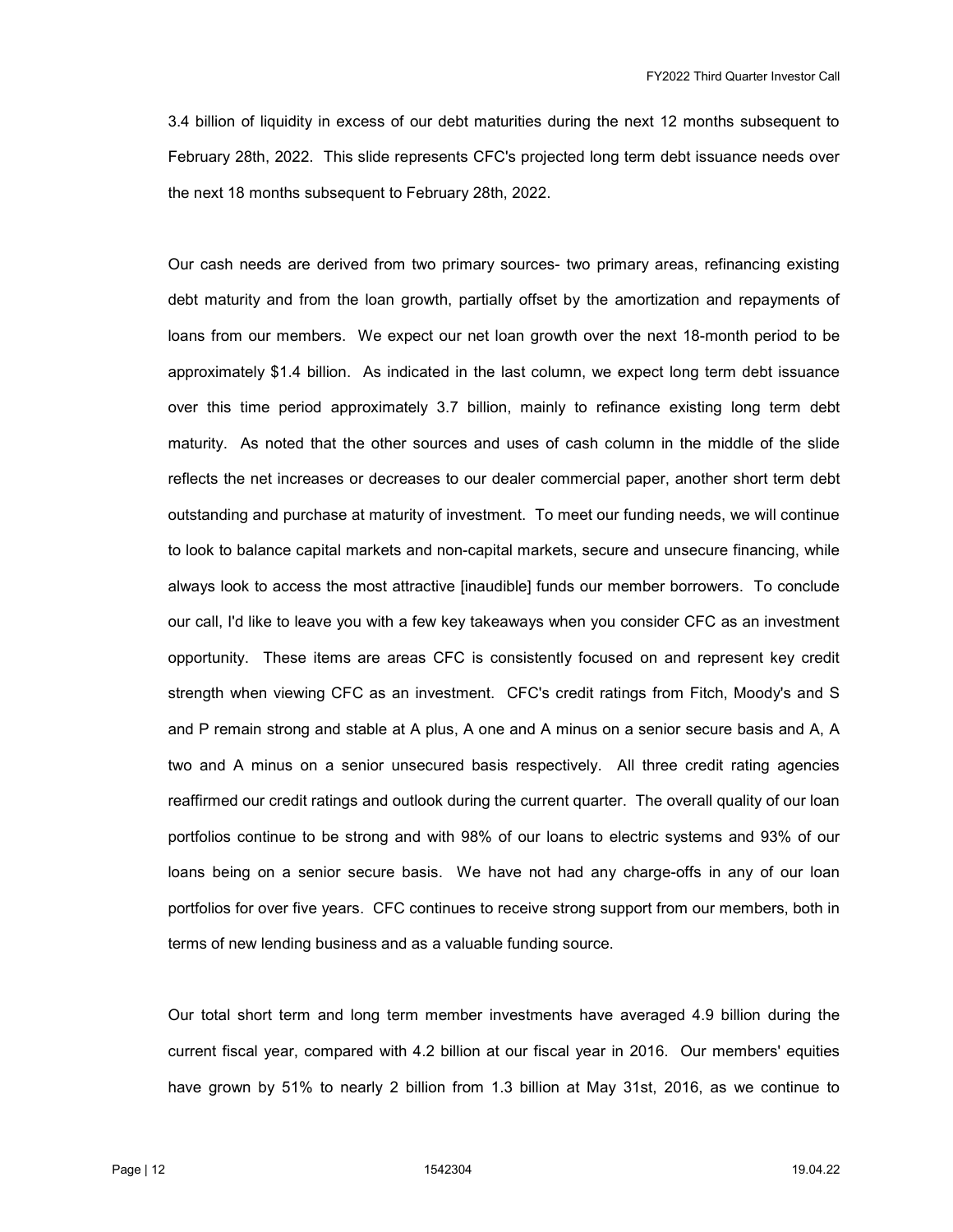commit- as we are committed to grow our equities through retained earnings. We continue to maintain diverse funding sources and demonstrate a healthy liquidity profile. Our funding sources are very well established and have remained stable. Thank you once again for joining us today to review our results for our fiscal quarter ended February 28th, 2022. We appreciate your interest in CFC and look forward to discussing our financial performance and funding plans in the future. I would like to ask the operators to open the line for question. I will also suggest that you submit your question via the web service so we may respond to those as well. Thank you.

- Operator: If you'd like to ask a question over the phone, please signal by pressing star one on your telephone keypad. Please ensure the mute function on your telephone is switched off to allow your signal to reach our equipment. Again, please press star one to ask a question. And we can now take our first question from Chris Hublin [?]. Please go ahead. Your line is open.
- Speaker: Hi, thanks for taking the call. I apologize if I miss this this during the call. I've been jumping back and forth between conference calls. Can you just give us an update on the Brazos Sandy Creek bankruptcy? I guess you have moved that loan to non-performing. Just kind of what's the expected timeframe there to kind of get some clarity on that?
- Ling Wang: So we classified the Brazos loan as nonperforming on our book. It's really hard to predict the timing for the bankruptcy court. I think they have their own schedule. Not a whole lot of update on that front other than we know the proceedings are ongoing. Just really not much there.

Speaker: Okay. And then can you give any update on the proceedings at the Brazos level?

Ling Wang: I think last that we heard is I think the court has asked ERCOT and Brazos to enter into a mediation on the charges. I don't know the result of that. I think the two parties are supposed to work something out or come to a conclusion. I think that's the last I heard about it.